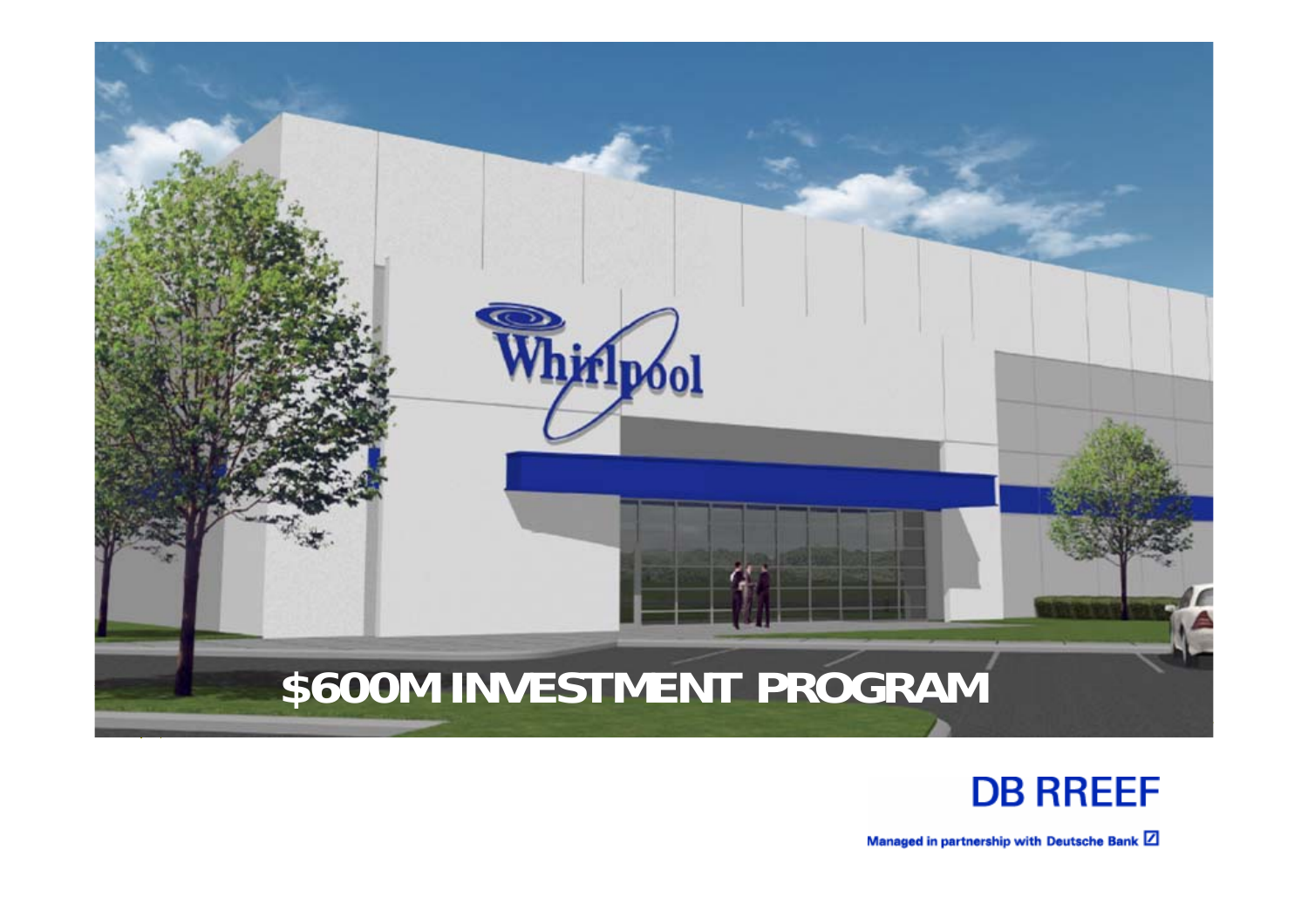### **Whirlpool Investment Program - Summary**

- **In** 11 new to-be-built distribution facilities
- $\mathcal{C}^{\mathcal{A}}$ Located in US, Canada and Poland
- $\mathcal{C}^{\mathcal{A}}$ Costing A\$600m\* over 3 years
- m, Fully leased to Whirlpool for 10 years
- m, Initial blended yield 7%\*
- $\mathcal{C}^{\mathcal{A}}$ Funded by debt and underwritten DRP
- m, Introduced and managed by RREEF



**DB RREEF** 

Page: 2

\* Estimate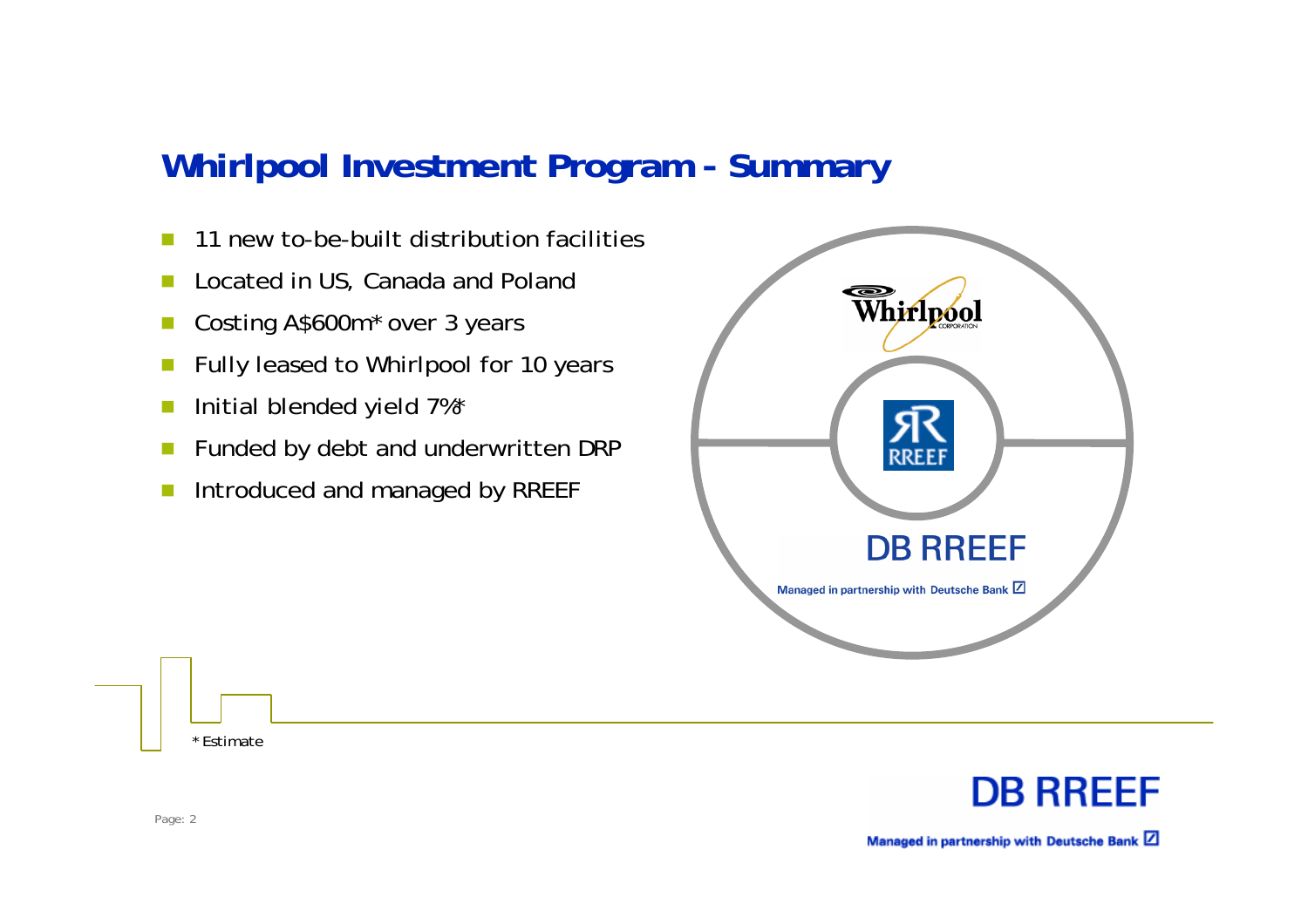## **Whirlpool Corporation (NYSE:WHR)**

- $\mathcal{L}_{\mathcal{A}}$  World's leading manufacturer and marketer of home appliances
- m. Equity market cap US\$5.0bn
- m, Annual sales US\$19bn
- **In** No. of countries 170+
- $\mathbb{R}^3$ No. of employees 80,000
- **In** Annual Profit US\$422m
- $\mathcal{C}^{\mathcal{A}}$  No. of manufacturing & technology research centres 60
- $\mathcal{L}_{\mathcal{A}}$
- Credit Rating BBB (S&P)
- $\mathcal{L}_{\mathcal{A}}$  Brands include; Whirlpool, Maytag, KitchenAid, Jenn-Air, Amana, Brastemp, Bauknecht



Cover: Whirlpool Annual Report 2005

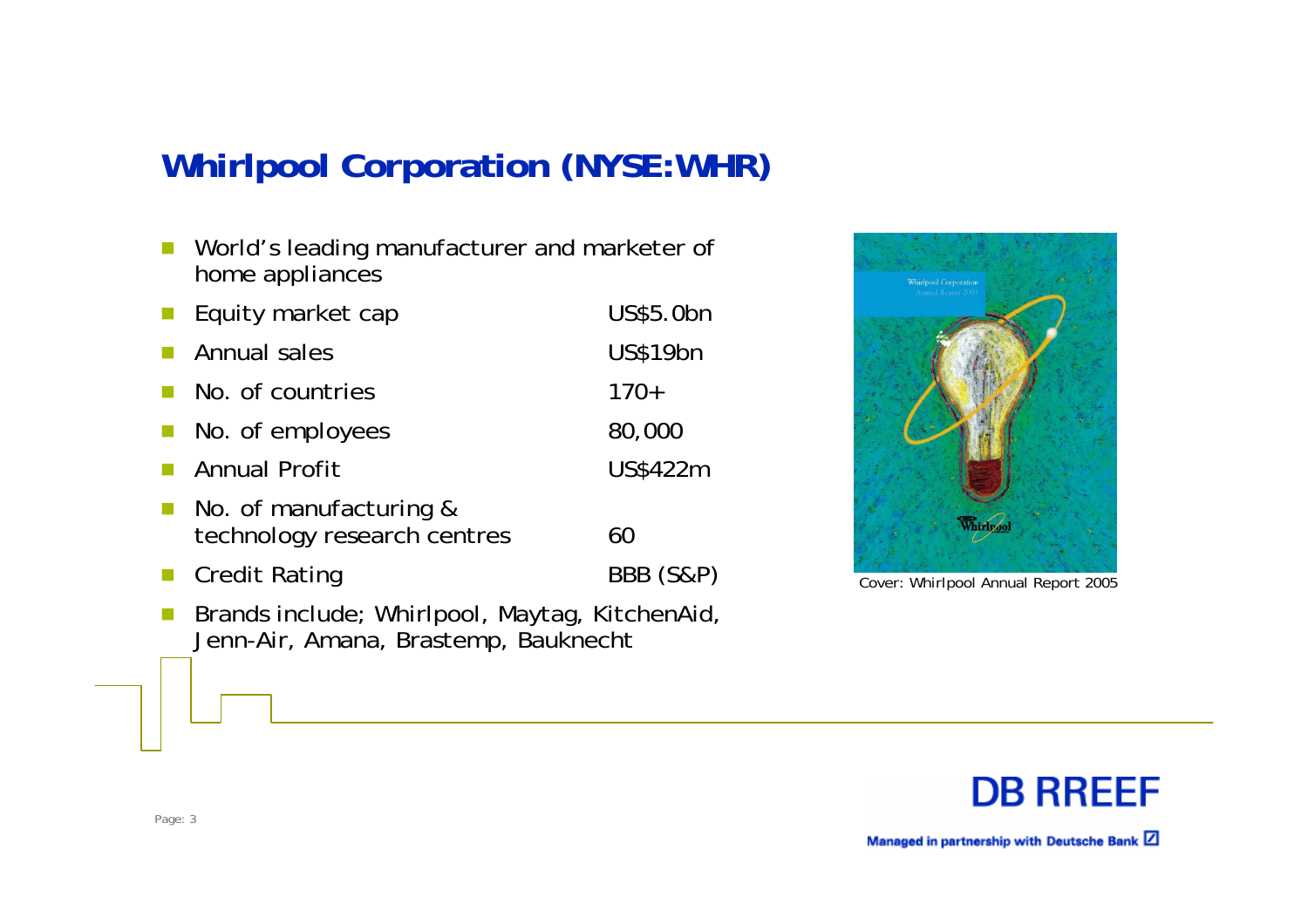## **Whirlpool Investment Program - Process**

- $\mathbb{R}^n$  Establish exclusive investment program
	- Whirlpool / DRT / RREEF
- $\mathbb{R}^n$  Select and secure sites, design and build distribution facilities
	- Subject to DB RREEF / RREEF approval
- Acquisition on completion
	- Properties acquired by DRT at cost
	- Anticipate below individual replacement cost
	- DRT may fund some developments to save costs
- $\mathbb{R}^n$  Commence 10 year leases on completion
	- Whirlpool / DRT (managed by RREEF)

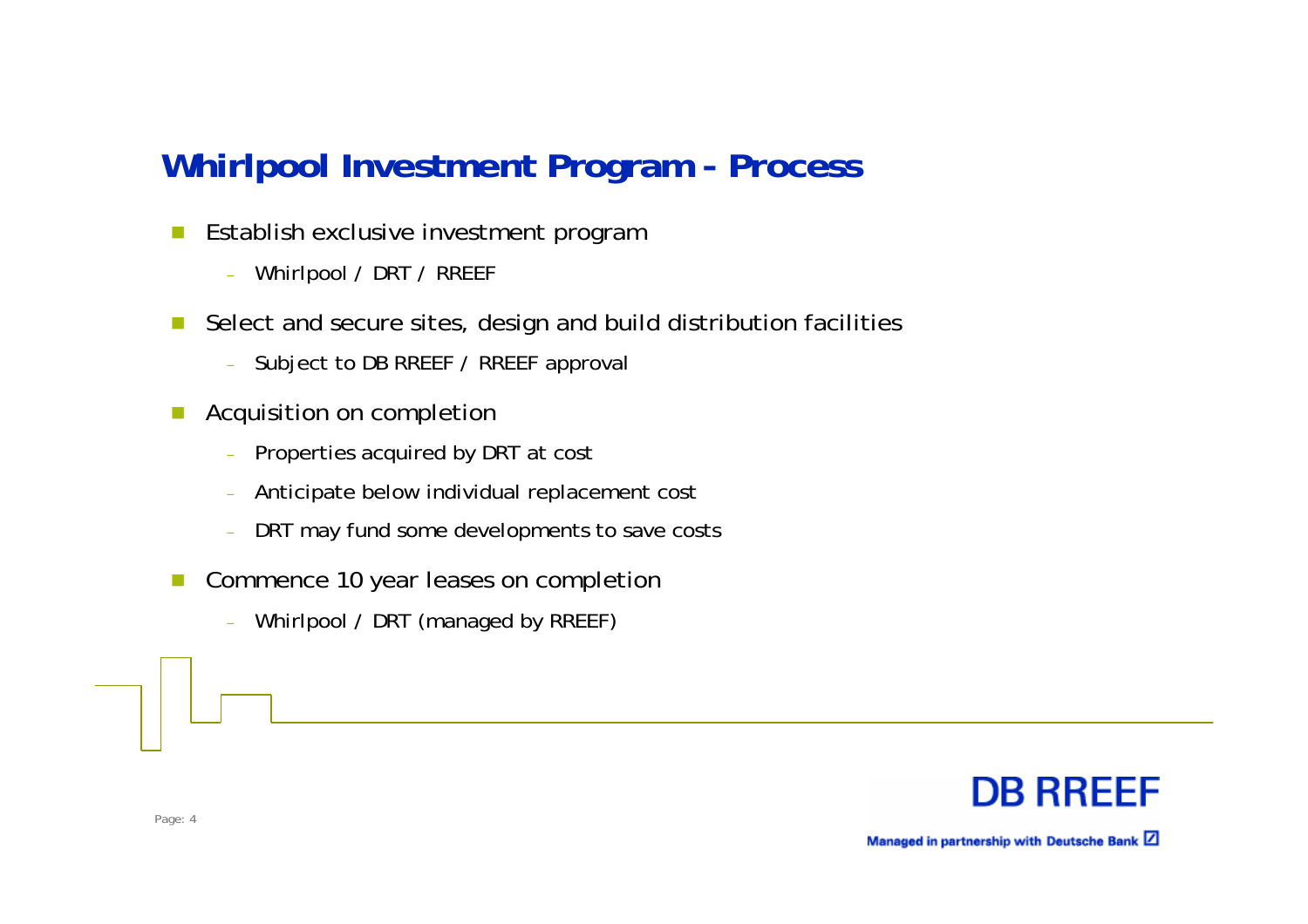## **Whirlpool Investment Program - Typical Property**

State of the art Warehouse Distribution Facilities

- $\mathcal{C}^{\mathcal{A}}$ 32' clear ceilings
- ESFR sprinkler systems
- $\sim$ Rail served
- **Tall** Ample truck/trailer parking – 1:2,000 sq ft
- Generous truck door to footage ratio 1:10,000 sq ft
- $\sim$ 2% - 5% office
- $\sim$ Pre-serviced for future divisibility to 250,000 sq ft tenancies

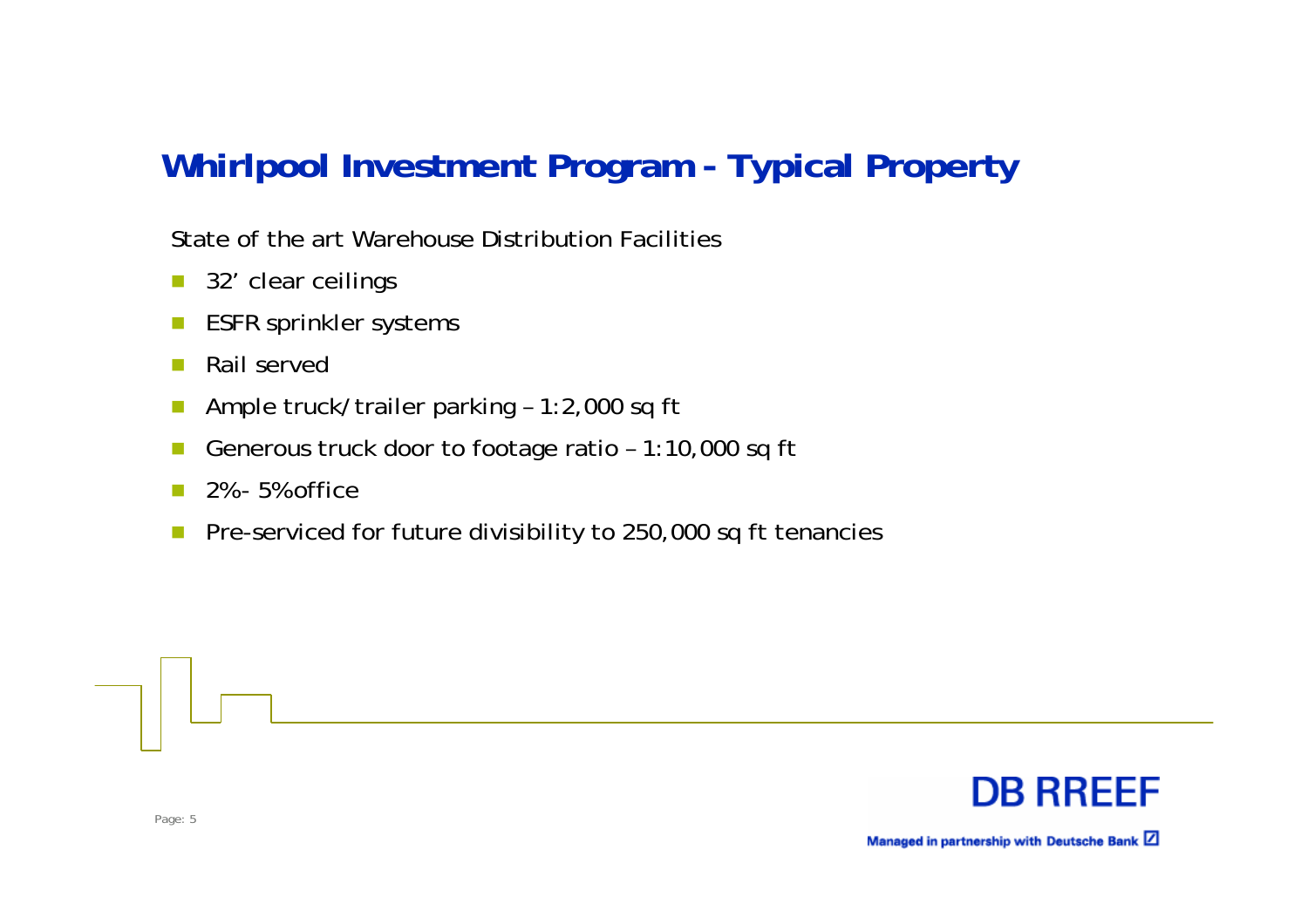## **Whirlpool Investment Program - Summary**

| Locations                                               | Completion  | Area (sq ft) | Area (sq ft) |
|---------------------------------------------------------|-------------|--------------|--------------|
| Warehouse Distribution Facilities                       |             |              | 9,300,000    |
| <b>USA</b>                                              |             |              |              |
| 1 <sup>st</sup> location<br>$\mathcal{L}_{\mathcal{A}}$ | $2007 - 01$ | 500,000      |              |
| • 6 other locations                                     | 2007/2008   | 7,700,000    |              |
| Canada                                                  |             |              |              |
| Toronto, Ontario<br>$\Box$                              | $2007 - 04$ | 750,000      |              |
| 1 other location                                        | $2007 - Q4$ | 350,000      |              |
| <b>Factory Distribution Facilities</b>                  |             |              | 700,000      |
| <b>USA</b>                                              |             |              |              |
| Midwest<br>$\Box$                                       | $2007 - Q4$ | 400,000      |              |
| Poland                                                  |             |              |              |
| Wroclaw<br>$\sim$                                       | $2007 - Q4$ | 300,000      |              |
| <b>Total Program</b>                                    |             |              | 10,000,000   |
|                                                         |             |              |              |

\*All dates and areas approximate

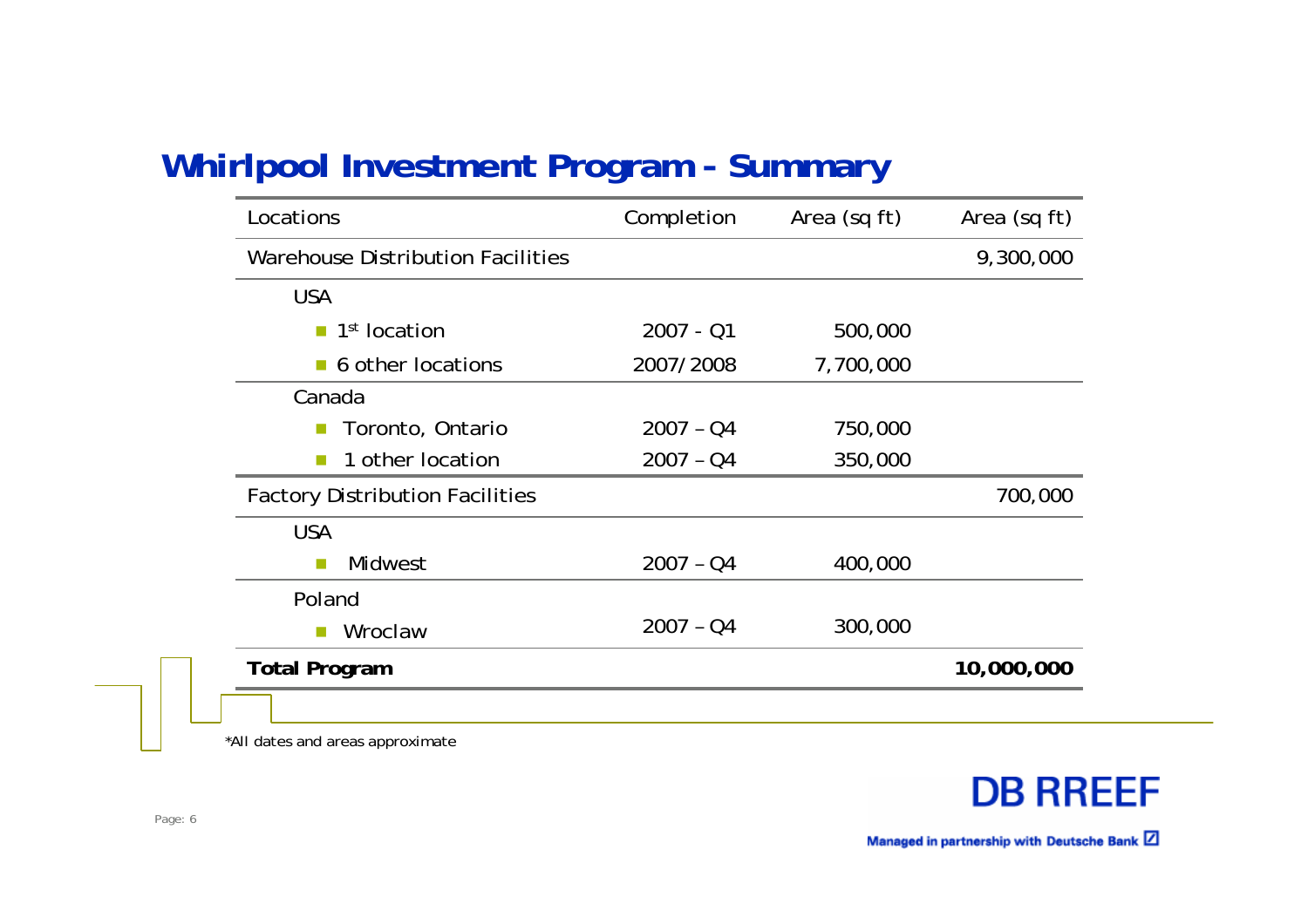## **Whirlpool Investment Program - Lease Summary**

- **I**
- Lease term 10 years + 4 x 5 year options
- **I** Initial blended yield - approx 7%
- $\sim$
- **The State**
- $\mathcal{C}^{\mathcal{A}}$
- 
- Reviews **Reviews** annually lesser of 3% or CPI
- Flexibility rights rights to expand, contract or substitute properties
- Automatic lease extensions if expand or substitute, 10 year term refreshed

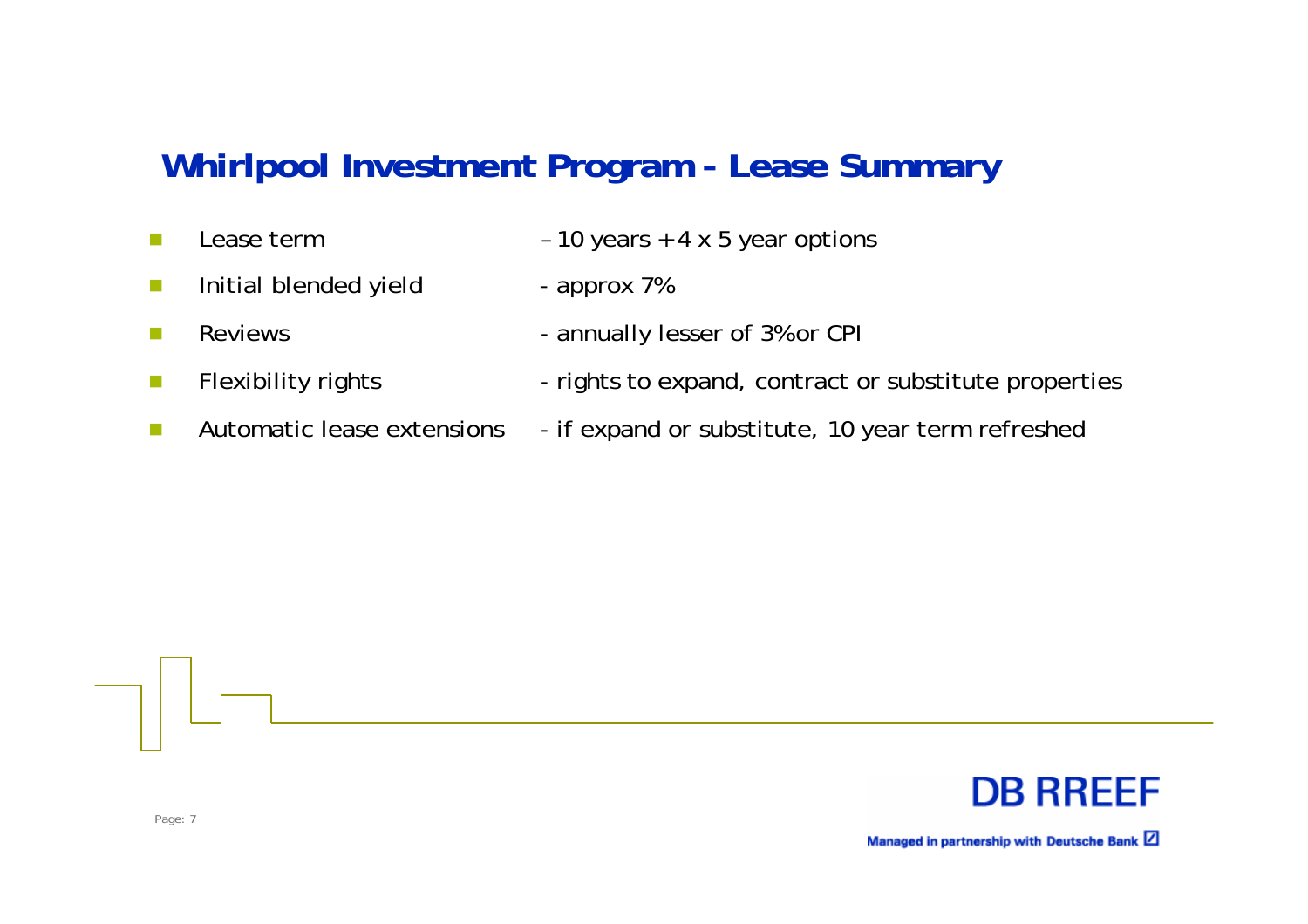# **Whirlpool Investment Program – The First Investment**

- n. Under construction
- **I** East coast, USA
- **I** 500,000 sq ft
- p. Approximate cost US\$25m
- p. Estimated completion Q1 - 2007
- **I** Expansion capacity 250,000 sq ft

Progress as at 1st week August 2006





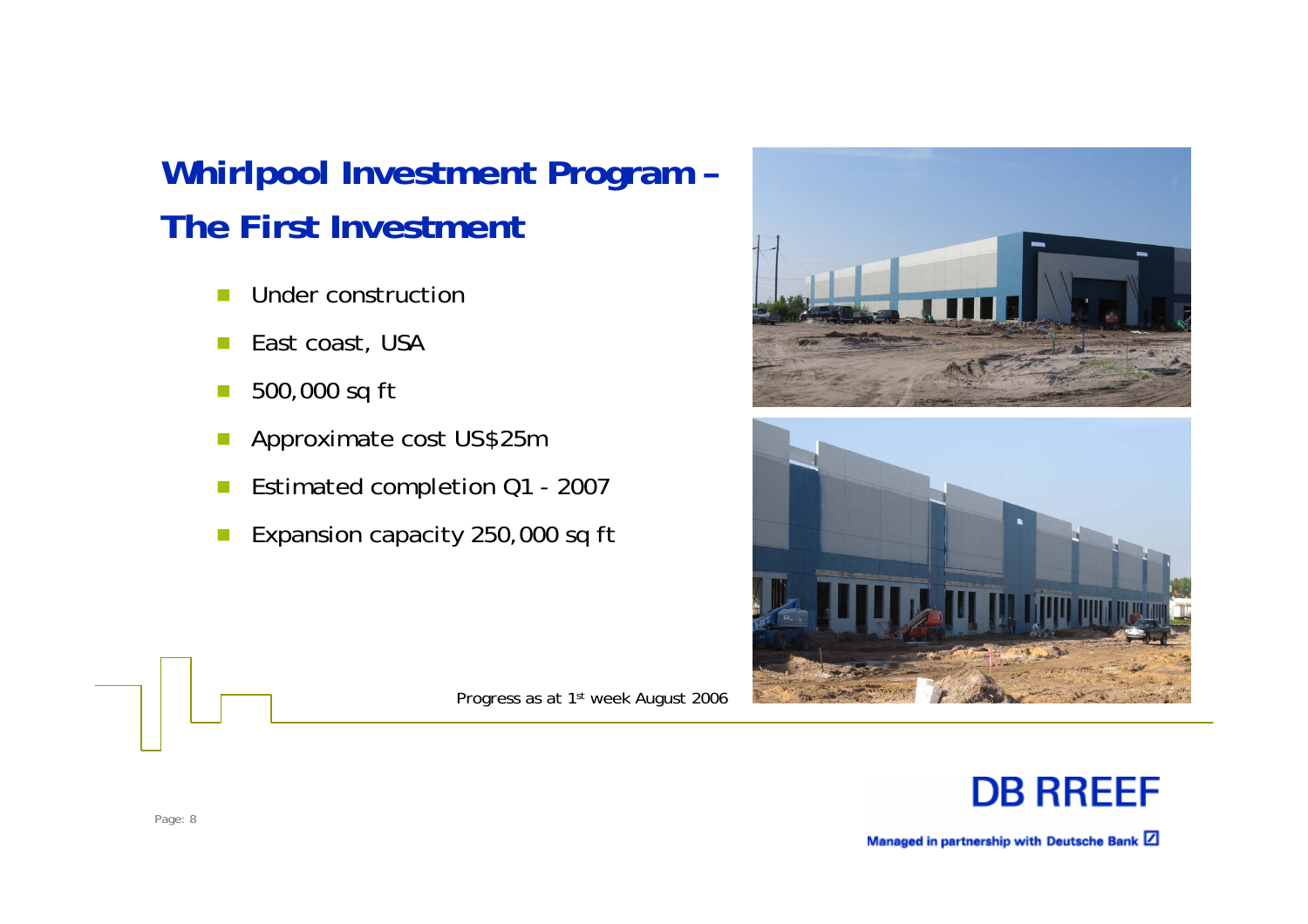## **DB RREEF Geographic Diversification**

June 2006

 Proforma June 2006 Post Whirlpool and France<sup>1</sup>



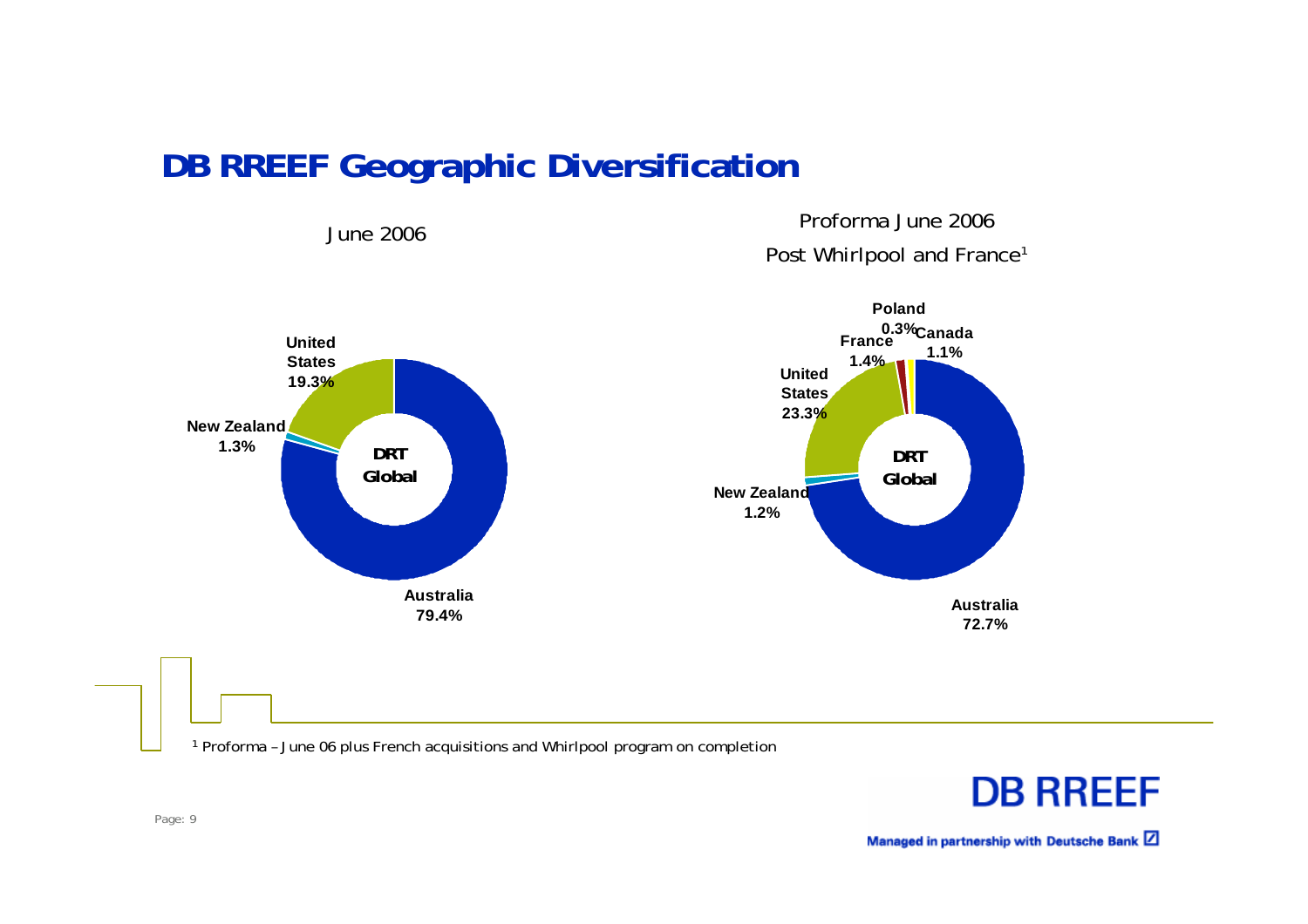## **DB RREEF Industrial Diversification**

June 2006

 Proforma June 2006 Post Whirlpool and France<sup>1</sup>





1 Proforma – June 06 plus French acquisitions and Whirlpool program on completion

**DB RREEF**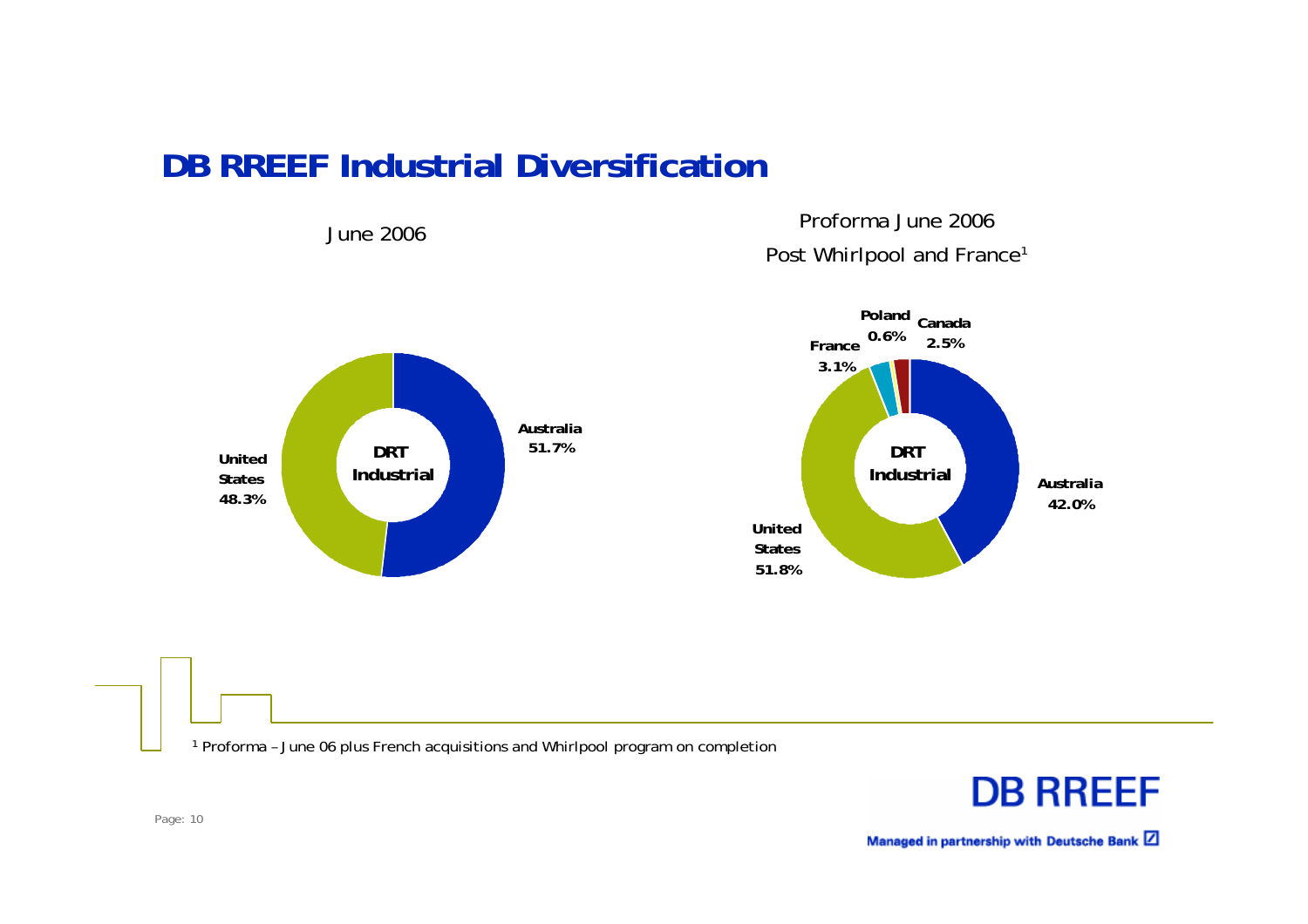**Overview of RREEF**

#### **RREEF Global AUM (1)**



- $\mathbf{r}$ Full service real estate investment advisor
- $\overline{\phantom{a}}$  Ranked largest real estate and infrastructure investment manager globally by EuroProperty/INREV, May 2006
- $\mathcal{L}_{\mathcal{A}}$  Over US\$66 bn / €51 bn in assets under management worldwide<sup>1</sup>
- $\overline{\phantom{a}}$  More than 2,000 employees in 17 offices around the world
- $\overline{\mathbb{R}}$  Substantial operating experience in their local markets

**DB RREEF** 

Managed in partnership with Deutsche Bank [4]

Page: 11

(1) As at 30 June 2006

Source: RREEF